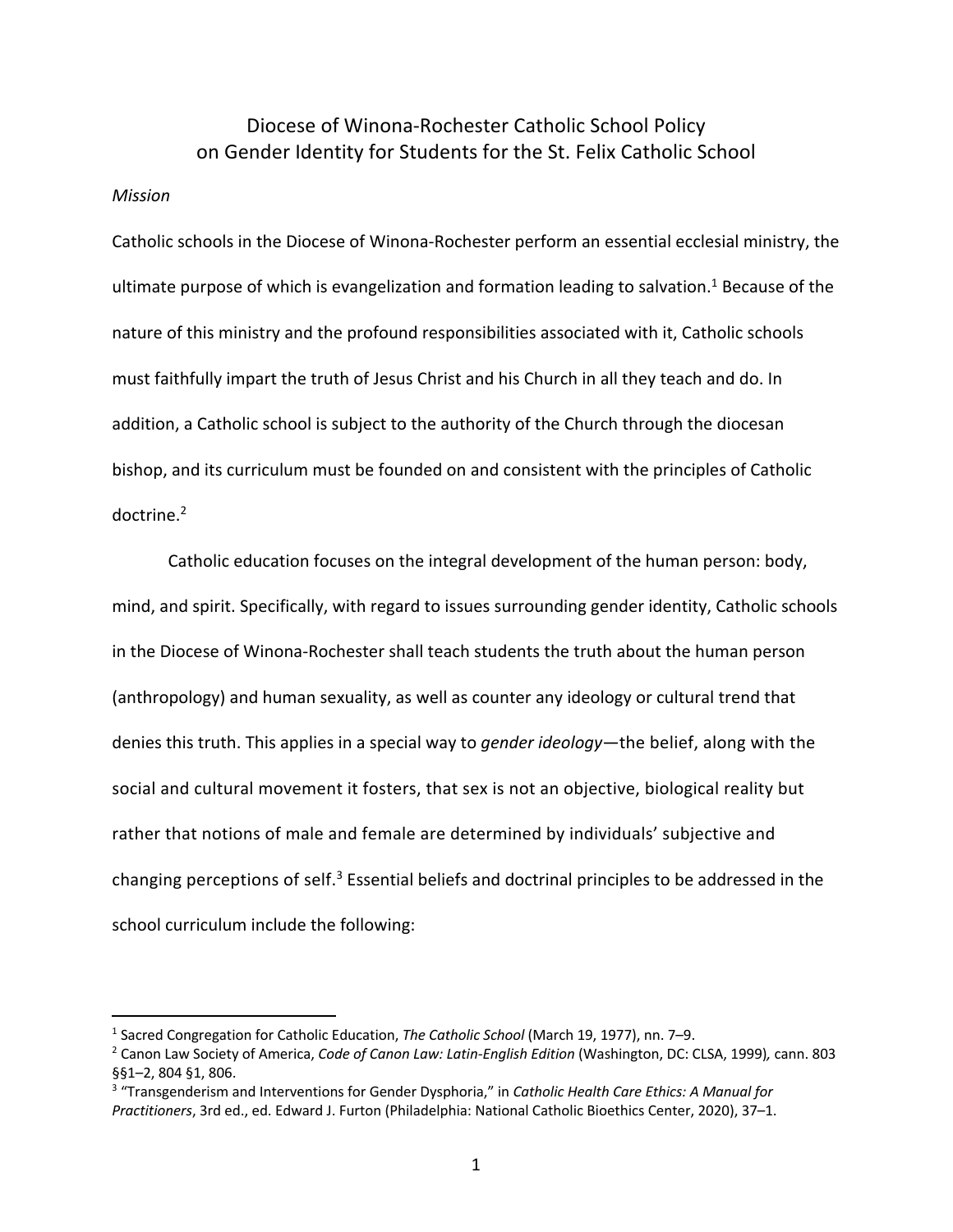- 1. Human beings are created as male and female in the image and likeness of God (Gen. 1:27). Human dignity is grounded in this special creation.4
- 2. Sexual difference is willed by God as part of the divine plan. The complementarity that results from sexual differentiation is ordered to the human good and in particular to marriage and family life (*Catechism*, nn. 369, 2333). 5
- 3. The human person is a body–soul union, and the body is a constitutive aspect of the human person (*Catechism*, nn. 364, 365). 6
- 4. Human biology demonstrates that sex is determined at conception (XX/XY chromosomes) and can be objectively observed even before birth.
- 5. Humans are called to accept their sexual identity, manifested through the body, as a fixed and unchanging element of self (*Catechism*, n. 2393). 7
- 6. Humans must care for and respect their bodies, which is a constituent dimension of

their being. The human body may not be treated as a "piece of property" or

"manipulate[d] as a thing or an instrument over which one is master and arbiter."8

7. All students and families deserve interactions with Catholic school communities that are marked by respect, charity, and the truth about human dignity and God's love.

<sup>4</sup> *Catechism of the Catholic Church*, 2nd ed. (Washington, DC: United States Conference of Catholic Bishops/Libreria Editrice Vaticana, 2000 update), n. 2393. All subsequent citations appear in the text.

<sup>5</sup> See Francis, *Laudato si'* (May 24, 2015) n. 155.

<sup>6</sup> See National Catholic Bioethics Center(NCBC), "Brief Statement on Transgenderism," *National Catholic Bioethics Center Quarterly* 16.4 (Winter 2016): 600–601, doi: 10.5840/ncbq201616457; and John A. Di Camillo, "Gender Transitioning and Catholic Health Care," *National Catholic Bioethics Quarterly* 17.2 (Summer 2017): 219–220, doi: 10.5840/ncbq201717221.

<sup>7</sup> See Pontifical Council for Justice and Peace, *Compendium of the Social Doctrine of the Church* (Washington, DC: US Conference of Catholic Bishops, 2004)*,* n. 224; and Congregation for Catholic Education, *Male and Female He Created Them* (February 2, 2019), n. 4.

<sup>8</sup> Pontifical Council for Pastoral Assistance to Health Care Workers, *New Charter for Health Care Workers* (Philadelphia: NCBC, 2017), n. 47.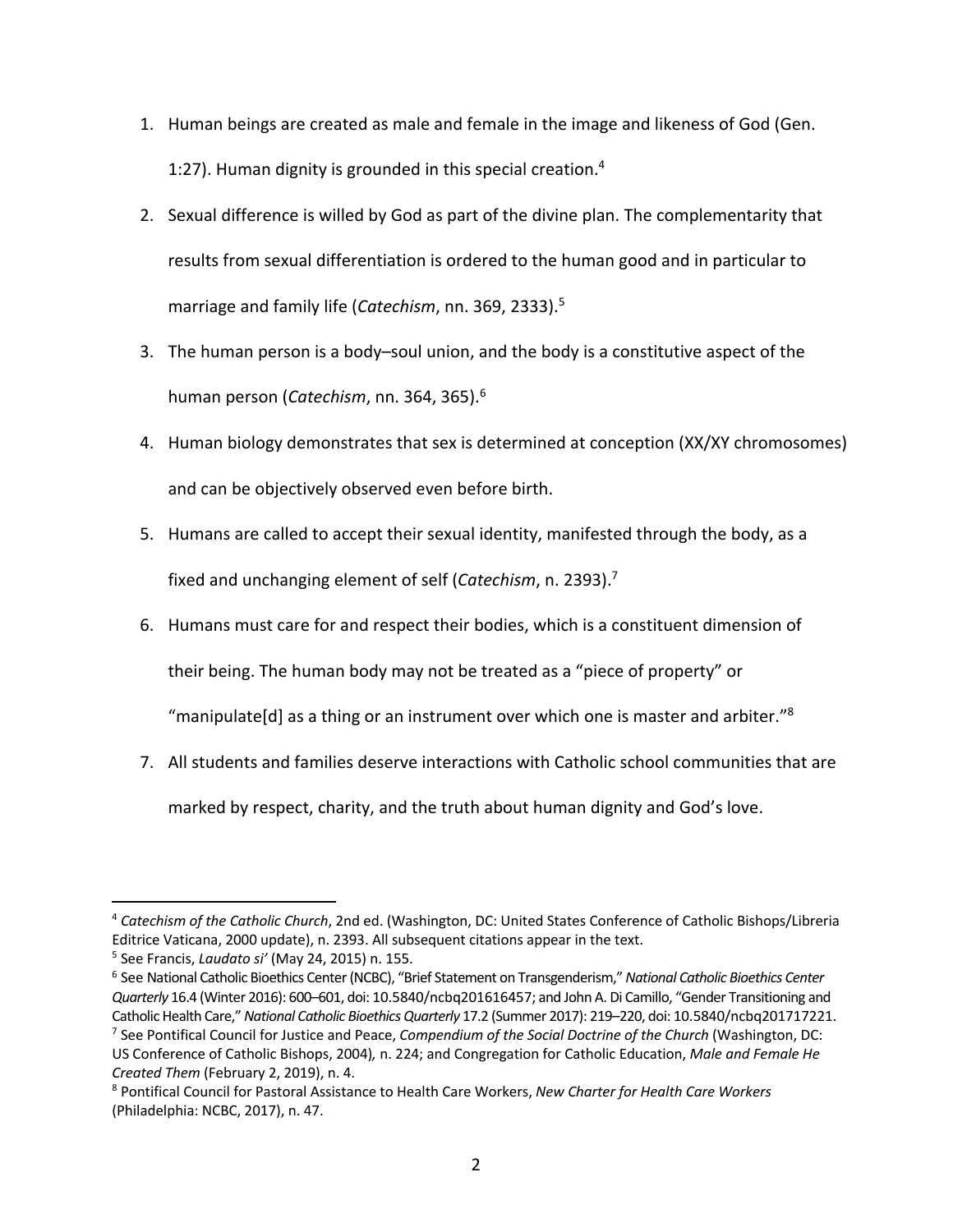In addition to addressing to these essential beliefs, Catholic schools in the Diocese of Winona-Rochester shall be prepared to offer to students, faculty, staff, administrators, volunteers, and parents well-founded and developmentally appropriate educational resources regarding gender ideology, including but not limited to resources that: (1) clarify the terms commonly employed, particularly *gender dysphoria*, *transgender,* and *disorder of sexual development*; (2) accurately present the realities of contemporary, medically accepted interventions for gender dysphoria, including gender-affirming therapy, puberty-blocking and cross-sex hormones, and sexreassignment surgeries;<sup>9</sup> and (3) demonstrate how the Catholic Church responds to gender ideology with truth and love based on the writings of Pope Francis, Pope Benedict XVI, and other sources of ecclesial guidance.<sup>10</sup>

<sup>9</sup> "Transgenderism and Interventions for Gender Dysphoria," 37.5–37.11.

<sup>10</sup> Francis, *Amoris Laetitia* (March 19, 2016), n. 56; Francis, *Laudato si',* n. 155; Benedict XVI, Address to the Roman Curia (December 21, 2012); and Congregation for Catholic Education, *Male and Female He Created Them*, n. 19.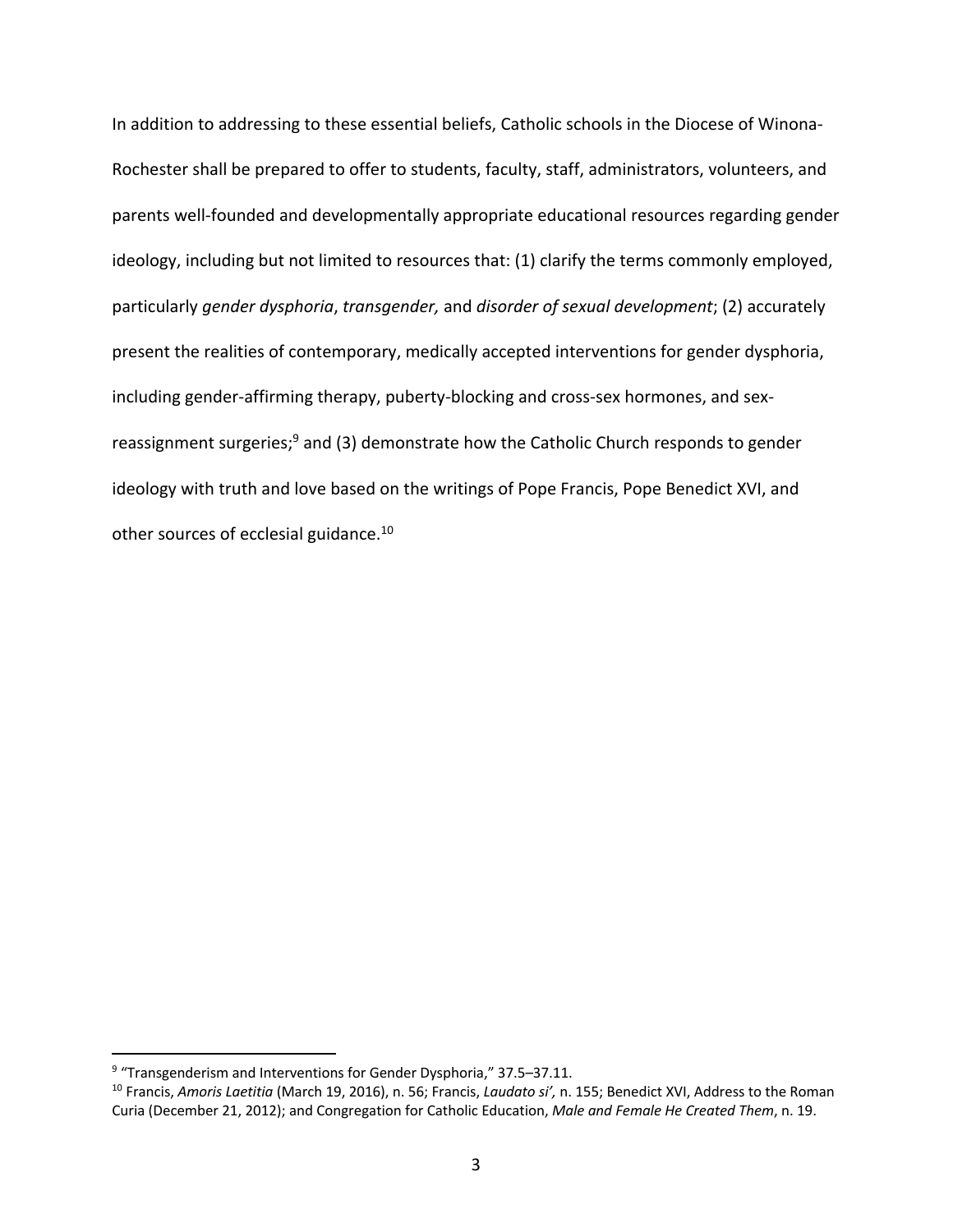## *Policy Elements*

## 1. Admission and Retention

A student diagnosed with gender dysphoria may be admitted to the St. Felix Catholic School as long as the student, along with his or her parents or guardians, agrees that the student will abide by standards of conduct set by the school:

- a. The student, along with his or her parents or guardians, agrees that while enrolled in the school, he or she will respect Catholic teaching concerning faith and morals, including those teachings that address human sexuality.
- b. A student may be ineligible for continued enrollment if the student's expression of gender, gender identity, or sexuality causes confusion or disruption at the school or if it appears to mislead others, cause scandal, or have the potential for causing scandal.
- c. Respectful, critical discussion of Catholic teaching in the classroom is encouraged as long as its goal is to help the student progress toward greater awareness and understanding. Open hostility toward or defiance of Church teachings indicates that a student is not a proper fit for the school. The student code of conduct shall address this potentiality, and the code shall be signed by the student and parents or guardians at the beginning of each school year.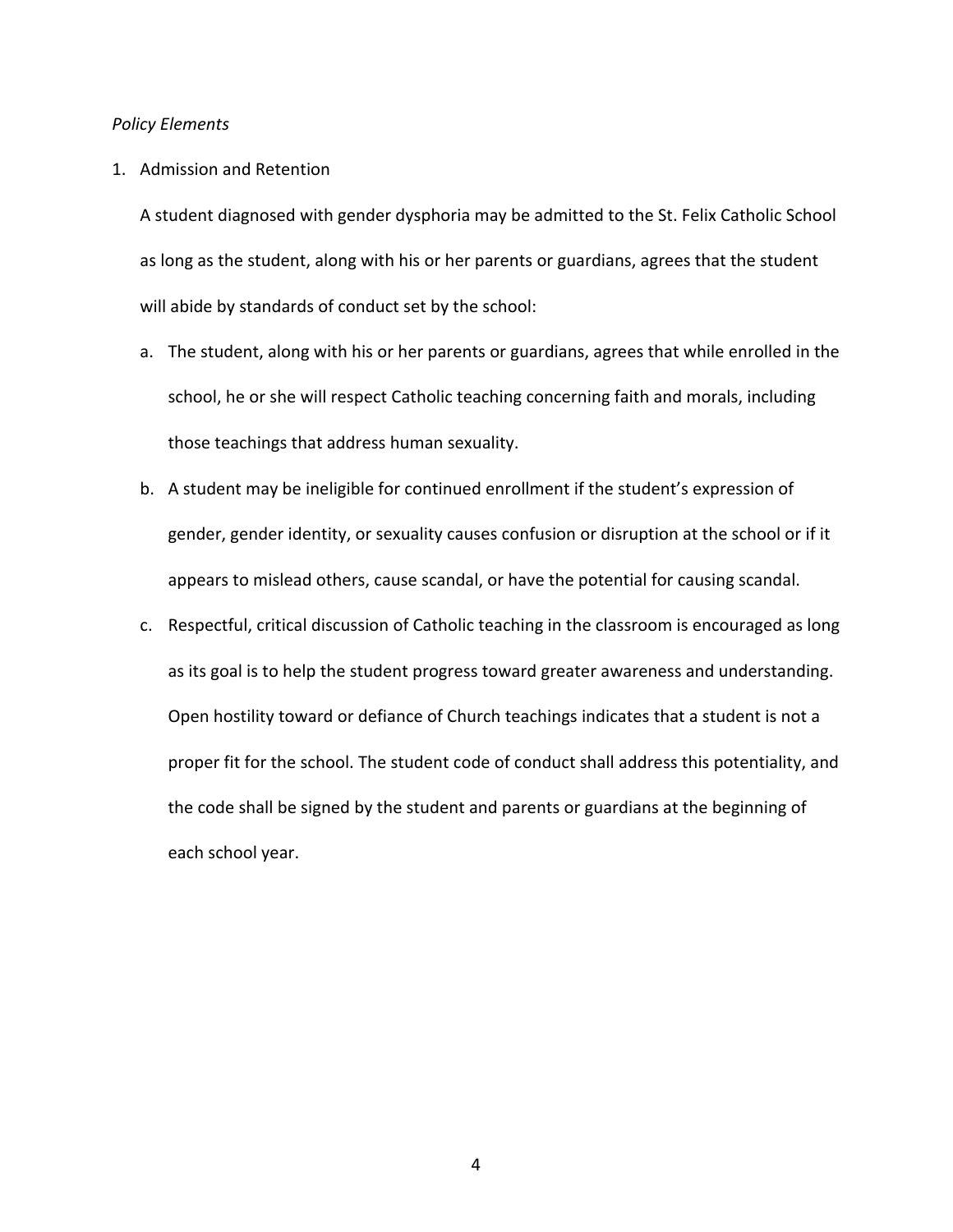2. Conduct and Expectations

Students shall conduct themselves in accord with their biological sex at all times, both on campus and when representing the school at off-campus events. In this policy, *sex* is defined as "the biological condition of being male or female as based upon physical differences at birth.<sup>11</sup>

- a. Any expression of a student's gender identity that causes disruption or confusion regarding the Church's teaching on human sexuality is prohibited.
- b. Students shall abide by the dress code that corresponds with their biological sex.
- c. Students shall participate in competitive athletics in accord with their biological sex.
- d. Students shall use bathrooms and locker rooms that correspond with their biological sex. Students who have been clinically diagnosed with gender dysphoria may request the use of a single-person, unisex facility. Such requests for accommodation will be assessed by the appropriate school administrator on an individual basis.
- e. When applicable during school-related functions, students shall have access to and use facilities and accommodations that correspond with their biological sex.
- f. When attending school-sponsored functions as a "couple," especially dances and prom, students may only bring a member of the opposite sex.

<sup>11</sup> Denise Donohue and Dan Guernsey, *Human Sexuality Policies for Catholic Schools* (Manassas, VA: Cardinal Newman Society, 2016), 5. Policy elements in this section are adapted from this document.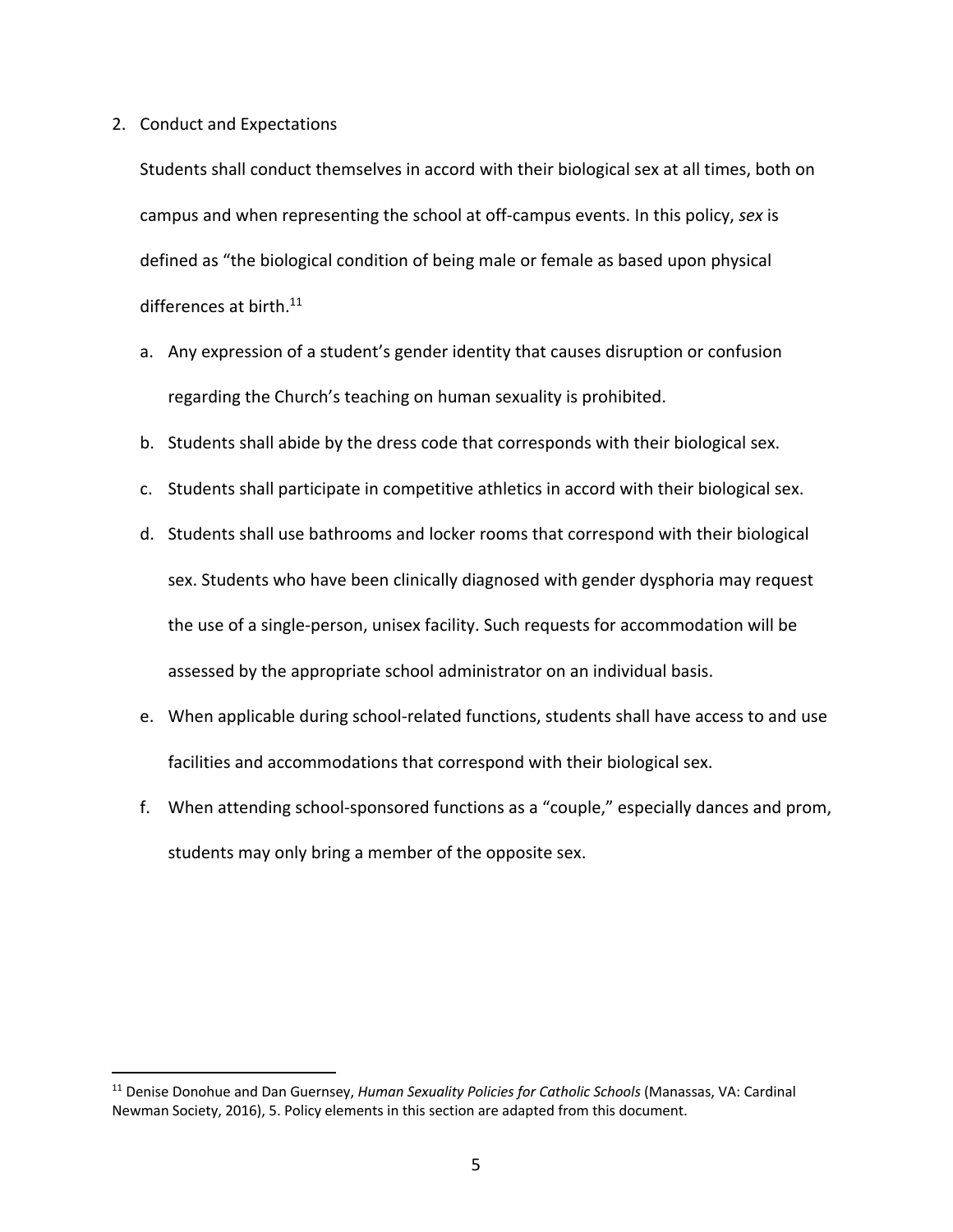- 3. Names, Pronouns, and Records
	- a. Students shall be addressed at all times by their legal names and referred to with pronouns consistent with their biological sex.
		- 1) Addressing students by a preferred name instead of a legal name (even when the name is gender-neutral), or referring to them by a preferred pronoun that is inconsistent with their biological sex, is not acceptable. Doing so would express a falsehood (i.e., the child *is* the wrong sex) and signal that the school accepts gender ideology. Addressing a student by a gender-neutral nickname could be permissible in some circumstances. This is a matter of prudential judgment.
		- 2) Using preferred names and pronouns will cause confusion for other students and could act as a source of scandal. *Scandal* is defined as "an attitude or behavior which leads another to do evil." It "takes on a particular gravity by reason of the authority of those who cause it or the weakness of those who are scandalized." Scandal is particularly serious, or grave, when it is "given by those who by nature or office are obliged to teach and educate others (*Catechism*, nn. 2284, 2285).
	- b. Student schedules, identification cards, class lists, correspondence (including college recommendation letters), and permanent records shall reflect the student's legal name and biological sex. School records are historical documents. If a graduate of the school legally changes his or her name and seeks to have records changed, the records will be released in the following format: "*Original name*, a.k.a. *New Legal Name*."

6